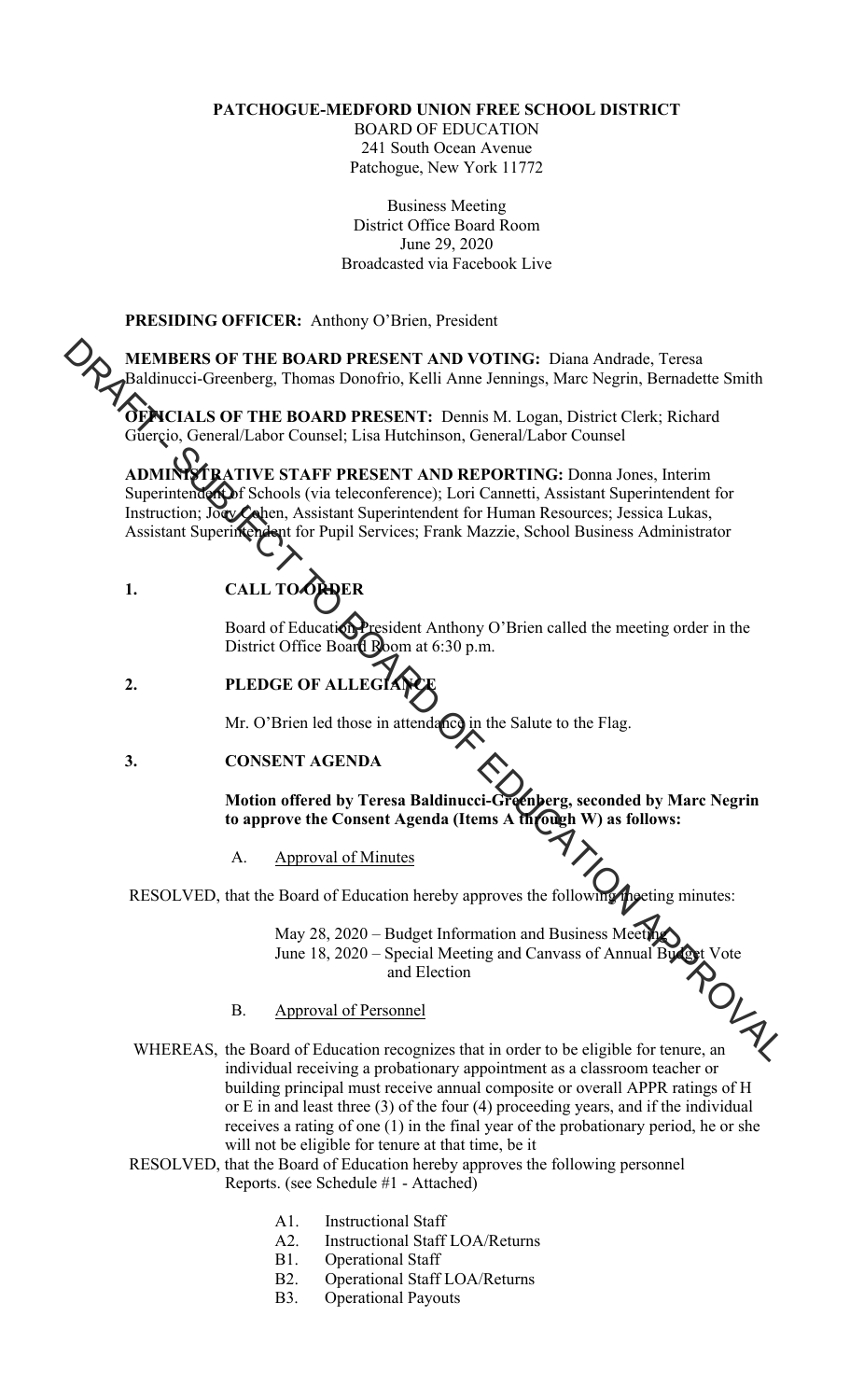- C. Authorization to Assign Staff to Summer Committee on Special Education
- RESOLVED, that the Board of Education hereby authorizes the Interim Superintendent of Schools or his/her designee to assign teachers for Committee on Special Education (CSE) meetings as may be needed during the summer months at the negotiated rate contained in the contract currently in effect with the Patchogue-Medford Congress of Teachers.
	- D. Authorization to Assign Staff to Summer Psychologist Work

RESOLVED, that the Board of Education hereby authorizes the Interim Superintendent of Schools or his/her designee to assign staff for Summer Psychologist Work as may be needed during the summer months at the negotiated rate contained in the contract currently in effect with the Patchogue-Medford Congress of Teachers.

E. Authorization to Assign Staff to Summer Guidance Work

RESOLVED, that the Board of Education hereby authorizes the Interim Superintendent of Schools or his/her designee to assign staff for Summer Psychologist Work as may be needed during the summer months at the negotiated rate contained in the contract currently in effect with the Patchogue-Medford Congress of Teachers.

> F. Approval for Provision of Educational Opportunities for Resident Pupils with Disabilities

RESOLVED, that the Board of Education approves the provision of educational opportunities to resident pupils as listed, in date order, on the rosters provided.

- 1. Committee on Pre-School Special Education
- 2. Committee on Special Education
- 3. Section 504 Committee
- G. Acceptance of Financial Reports

RESOLVED, that the Board of Education hereby accepts the following financial reports for the period of April 1, 2019 through April 30, 2019

- 1. Treasurer's Report
- 2. Claims Auditor Letter
- 3. Claims Auditor Reports Payroll Schedule Audit Report Payroll Adjustments Report Custodial Overtime Report Cash Disbursement Report Workers' Compensation Cash Disbursement Wire Reconciliation Report nVision Audit Reports MESOLVED, that the Board of Tclucation hereby authorizes the Interim Superintendent of<br>
Schools or his?her designes to assign starf for Summer Coriclegist Work as<br>
evoluted during the summer months at the negatiated measur
	- 4. Cash Flow Projection
	- 5. Extra Classroom Activity Fund
	- 6. Scholarship Activity Fund
	- 7. General Fund Financial Reports
	- 8. School Lunch Fund Financial Reports
	- 9. Special Aid Fund Financial Reports
	- 10. Capital Projects Fund Financial Reports
	- 11. Trust & Agency Fund Financial Reports
	- 12. Private Purpose Trust Fund Financial Reports
	- 13. Debt Service Fund Financial Reports
	- 14. Workers' Comp. Reserve Financial Reports
	- 15. Budget Transfer Query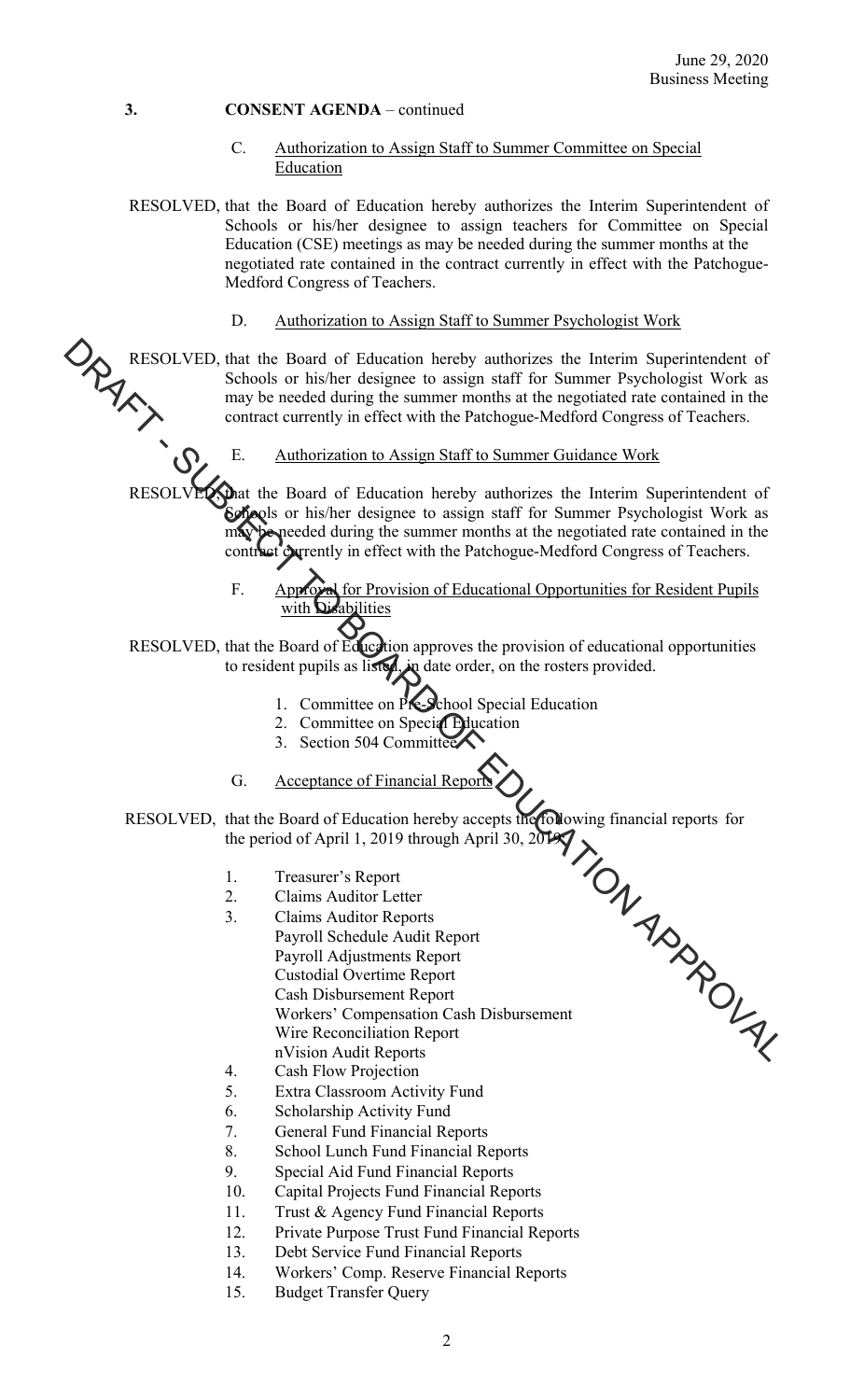- 16. Capital Project Report (7/01/99 Present)
- 17. Warrants

# H. Budgetary Adjustments

RESOLVED, that the Board of Education hereby approves the following Budgetary Adjustments, provided to the board, which total \$878,050.00.

1. Budget Transfers in Excess of \$5,000

| Approval of Contracts |
|-----------------------|
|                       |

| #  | Contract                                                   | <b>Description</b>                     | Rate                                                                                                                | Atty.<br><b>Reviewed</b> | <b>Reason</b>                                                                | Renewal                                  |
|----|------------------------------------------------------------|----------------------------------------|---------------------------------------------------------------------------------------------------------------------|--------------------------|------------------------------------------------------------------------------|------------------------------------------|
| 1. | Achieve Beyond                                             | <b>Related Services</b>                | See attached rate<br>sheet                                                                                          | N <sub>o</sub>           | Attorney<br>Approved<br>District<br>Template                                 | <b>RFP</b><br>#2020-07<br>No             |
| 2. | American<br>Family Life<br>Assurance<br>Company<br>(Aflac) | <b>Business Associate</b><br>Agreement | No fee to District                                                                                                  | Yes                      | Attorney<br>Approved<br>Agreement                                            | Yes                                      |
| 3. | All About Kids                                             | <b>Related Servic</b>                  | See attached rate<br>aeet                                                                                           | N <sub>o</sub>           | Attorney<br>Approved<br>District<br>Template                                 | <b>RFP</b><br>#2020-07<br>Yes            |
| 4. | Apex<br>Therapeutic<br><b>Services</b>                     | <b>Related Services</b>                | See attached rate<br>sheet                                                                                          | N <sub>o</sub>           | Attorney<br>Approved<br>District<br>Template                                 | <b>RFP</b><br>#2020-07<br>Yes            |
| 5. | Apex<br>Therapeutic<br>Services                            | <b>Skilled Nursing</b><br>Services     | RN \$58.00 per<br>hour, LPN \$45.00<br>per hour, CNA<br>\$27.00 per hour<br>for 2020-2021                           | N <sub>o</sub>           | Attorney<br>Approved<br>District<br>Template                                 | <b>RFP</b><br>#2020-05<br>N <sub>o</sub> |
| 6. | Bayada Home<br>Health Care,<br>Inc.                        | <b>Skilled Nursing</b><br>Services     | RN \$56.00 per<br>hour, LPN \$56.00<br>per hour                                                                     | Yes                      | Attorney<br><b>Epproved</b><br>istrict<br>$\mathbf{L}_{\mathbf{k}}$<br>I CUI | <b>RFP</b><br>#2020-05<br>No             |
| 7. | <b>Blue Sky</b><br>Fireworks                               | Fireworks for HS<br>Graduation         | \$5,000.00 plus<br>\$439.94 for Town<br>permit plus<br>\$208.00 for extra<br>insurance for a<br>total of \$5,647.94 | N <sub>o</sub>           | Not<br>Necessar                                                              | N <sub>o</sub>                           |
| 8. | Brentwood<br><b>UFSD</b>                                   | <b>Health Services</b>                 | \$561.64 per<br>eligible pupil for<br>2019-2020; A<br>decrease of \$4.54<br>per eligible pupil<br>in 2018-2019      | N <sub>o</sub>           | Attorney<br>Approved<br>Template                                             | Yes                                      |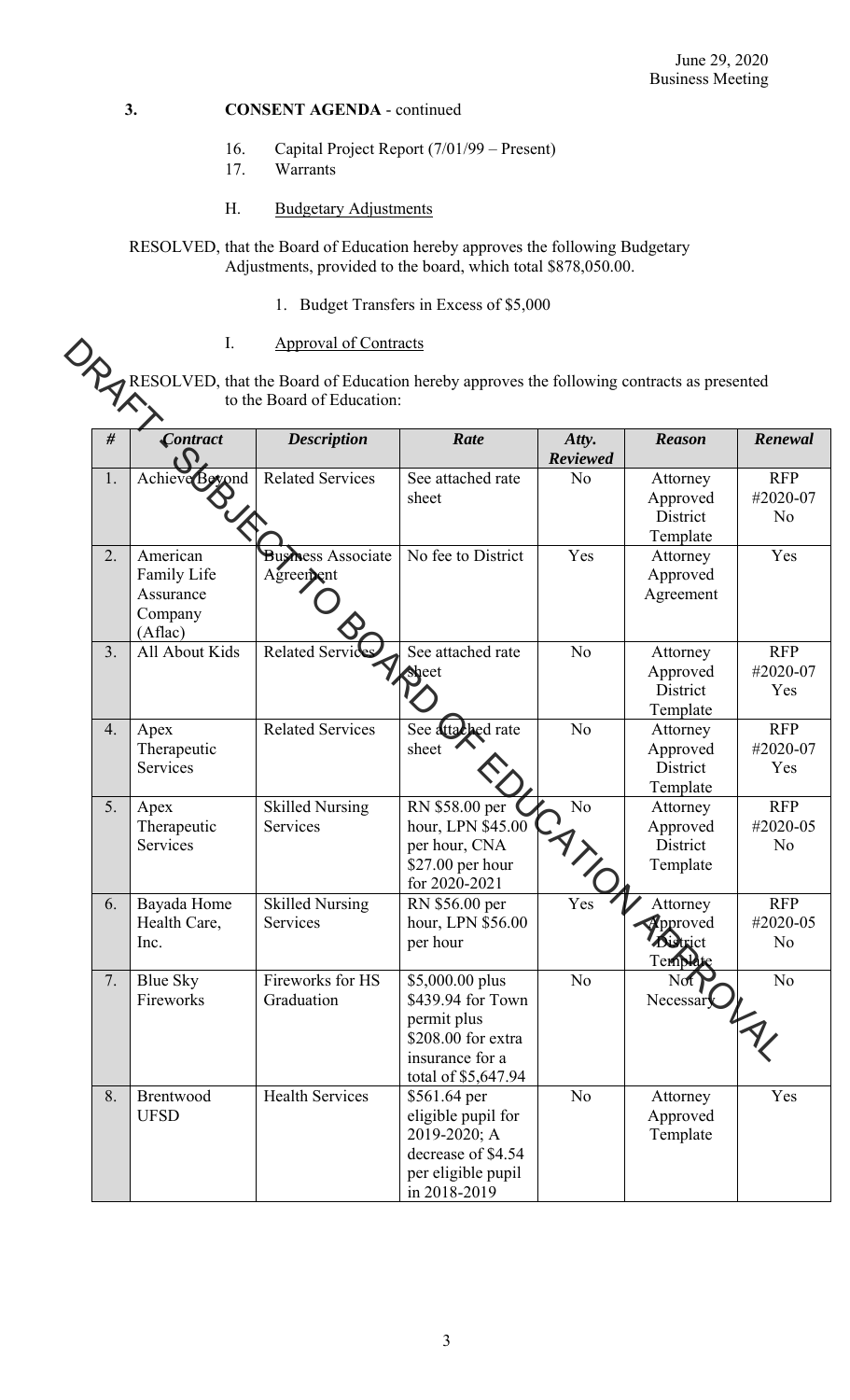**3. CONSENT AGENDA** - continued

|  | $\#$ | Contract                                                                     | Description                                          | Rate                                                                                                                                                                                  | Atty.<br>Reviewed | Reason                                       | Renewal                                  |
|--|------|------------------------------------------------------------------------------|------------------------------------------------------|---------------------------------------------------------------------------------------------------------------------------------------------------------------------------------------|-------------------|----------------------------------------------|------------------------------------------|
|  | 9.   | Christian<br>Nursing<br>Registry, Inc.                                       | <b>Skilled Nursing</b><br>Services                   | RN \$50.00 per<br>hour, RN (shared)<br>\$55.00 per hour,<br>LPN \$45.00 per<br>hour, LPN<br>(shared) \$50.00<br>per hour, HHA<br>$$21.00$ per hour<br>for 2020-2021                   | N <sub>o</sub>    | Attorney<br>Approved<br>District<br>Template | <b>RFP</b><br>#2020-05<br>N <sub>o</sub> |
|  |      | Cirigliano<br>Agency                                                         | <b>Business Associate</b><br>Agreement               | In conjunction<br>with the<br>established<br>Customer<br>Agreement                                                                                                                    | Yes               | Attorney<br>Prepared<br>Agreement            | Yes                                      |
|  | 11.  | Commu<br>Care<br>Companions<br>Inc.                                          | <b>Skilled Nursing</b><br>Services                   | RN \$53.25 per<br>hour, LPN \$43.25<br>per hour, HHA<br>\$23.25 per hour                                                                                                              | N <sub>o</sub>    | Attorney<br>Approved<br>District<br>Template | <b>RFP</b><br>#2020-05<br>Yes            |
|  | 12.  | Complete<br>Rehabilitation<br>PT, OT, SLP of<br>the Hamptons,<br><b>PLLC</b> | Related Services                                     | See attached rate<br>sheet                                                                                                                                                            | N <sub>o</sub>    | Attorney<br>Approved<br>District<br>Template | <b>RFP</b><br>#2020-07<br>Yes            |
|  | 13.  | Eastern Suffolk<br><b>BOCES</b>                                              | <b>Shared Services</b><br>Agreement 2020<br>2021     | Total contract<br>costs for 2020-<br>$2021$ are<br>667,118.94;<br>Total <sub>contract</sub><br>costs for 2019-<br>$2020$ were<br>\$16,508,650,29<br>(an increase of<br>\$1,158,468.65 | N <sub>o</sub>    | Attorney<br>Approved<br>Template             | Yes                                      |
|  | 14.  | Educational<br>Data Services,<br>Inc.                                        | Licensing &<br>Maintenance for<br>2020-2021          | \$11,270 for 2020-<br>2021; Rate is<br>unchanged from<br>2019-2020                                                                                                                    |                   | Vendor<br>Template                           | Yes                                      |
|  | 15.  | F&E Check<br><b>Protector Sales</b><br>Co.                                   | Maintenance<br>Agreement for two<br>folding machines | \$1,890.00 rate for<br>2020-2021; Rate<br>is unchanged<br>from 2019-2020                                                                                                              | N <sub>o</sub>    | Vendor<br>emplate                            | Yes                                      |
|  | 16.  | Four Winds<br>Domestic &<br>International<br>Tours & Travel                  | Cancellation<br>Refund & Credit<br>Policy            | Refund of<br>\$19,901.25 for<br>cancelled April 1,<br>2020 Carnegie<br>Hall Performance                                                                                               | N <sub>o</sub>    | Not .<br>Necessary                           | N <sub>o</sub>                           |
|  | 17.  | Frontline<br>Education                                                       | Annual<br>Subscription<br>Renewal                    | \$24,191.56; An<br>increase of<br>\$1,119.02 over<br>2019-2020                                                                                                                        | N <sub>o</sub>    | Not<br>Necessary                             | Yes                                      |
|  | 18.  | <b>Health Source</b><br>Group                                                | <b>Skilled Nursing</b><br>Services                   | RN \$54.00 pe<br>hour, LPN \$40.00<br>per hour, CAN<br>\$26.00 per hour<br>for 2020-2021                                                                                              | N <sub>o</sub>    | Attorney<br>Approved<br>District<br>Template | <b>RFP</b><br>#2020-05<br>Yes            |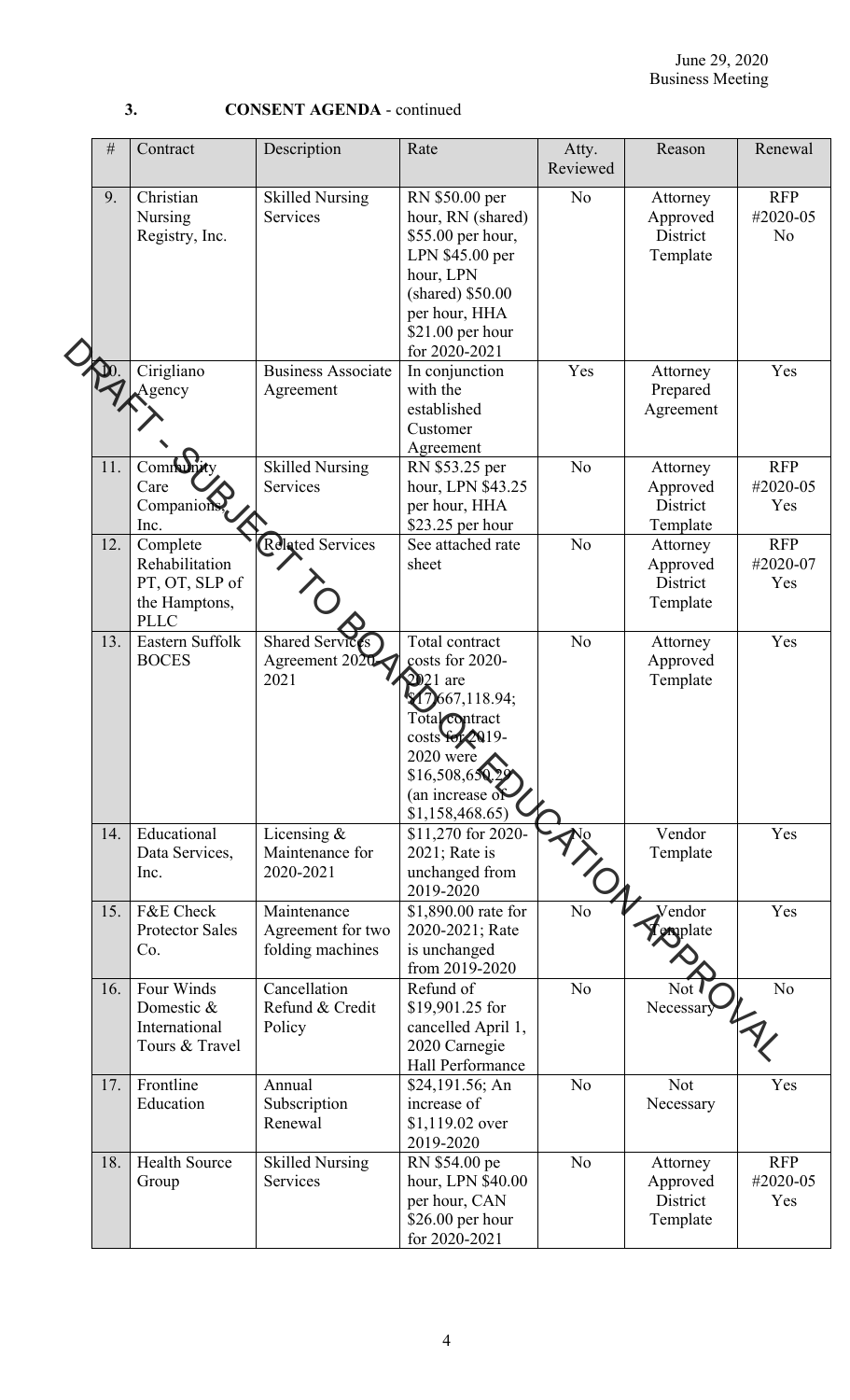| $\#$ | Contract                                                                    | Description                                                    | Rate                                                                                                                                                | Atty.<br>Reviewed | Reason                                       | Renewal                                  |
|------|-----------------------------------------------------------------------------|----------------------------------------------------------------|-----------------------------------------------------------------------------------------------------------------------------------------------------|-------------------|----------------------------------------------|------------------------------------------|
| 19.  | Homecare<br>Therapies LLC<br>d/b/a Horizon<br>Healthcare<br>Staffing        | <b>Skilled Nursing</b><br>Services                             | See attached rate<br>sheet                                                                                                                          | N <sub>o</sub>    | Attorney<br>Approved<br>District<br>Template | <b>RFP</b><br>#2020-05<br>Yes            |
| 20.  | Mad Dogg<br>Athletics                                                       | Consultant<br>Services                                         | \$2,495.00                                                                                                                                          | Yes               | Attorney<br>Approved<br>Updates              | N <sub>o</sub>                           |
|      | Metro Therapy,<br>Inc.                                                      | <b>Related Services</b>                                        | See attached rate<br>sheet                                                                                                                          | N <sub>o</sub>    | Attorney<br>Approved<br>District<br>Template | <b>RFP</b><br>#2020-07<br>Yes            |
| 22.  | Michelle Tor,<br>Inc.<br>SUBJET                                             | Assistive<br>Technology<br>Services                            | \$100.00 per hour<br>for up to 24 hours<br>per week, not to<br>exceed \$96,000<br>per year; Rate is<br>unchanged from<br>2019-2020                  | N <sub>o</sub>    | Attorney<br>Approved<br>District<br>Template | <b>RFP</b><br>#2019-12<br>Yes            |
| 23.  | Mindful Kid                                                                 | Related Services                                               | See attached rate<br>sheet                                                                                                                          | N <sub>o</sub>    | Attorney<br>Approved<br>District<br>Template | <b>RFP</b><br>#2020-07<br>N <sub>o</sub> |
| 24.  | Munistat<br>Financial<br>Advisory<br>Service                                | <b>Fiscal Adviso</b><br>Services                               | \$6,400 (\$4,700<br>for the TANs and<br>$\sqrt[3]{600}$ for the<br>$\mathbf{E}\mathbf{Z}$ filing)                                                   | No                | Vendor<br>Template                           | <b>RFP</b><br>#2018-08<br>(2)<br>Yes     |
| 25.  | New York<br>Therapy<br>Placement<br>Services, Inc.                          | <b>Related Services</b>                                        | See attached rate<br>sheet V                                                                                                                        | N <sub>o</sub>    | Attorney<br>District<br>Template             | <b>RFP</b><br>#2020-07<br>Yes            |
| 26.  | NutriLink<br>Technologies                                                   | Maintenance of<br>Annual<br><b>Application Entry</b><br>System | $\overline{$5,675.00; \text{Rate}}$<br>unchanged from<br>2019-2020                                                                                  | No.               | Vendor<br>Template                           | Yes                                      |
| 27.  | <b>OMNI</b> Group                                                           | 403(b) Third Party<br>Provider                                 | \$2,652.00 based<br>on 32 accounts at<br>\$36.00 per<br>account plus<br>\$1,500.00<br>administrative<br>fee; Rate is<br>unchanged from<br>2019-2020 |                   | Not<br>K Neces ADD A                         | Yes                                      |
| 28.  | One on One<br>Medical Care,<br>P.C. (Anthony<br>N. Donatelli, Jr.,<br>M.D.) | <b>Medical Services</b>                                        | \$46,037.70                                                                                                                                         | N <sub>o</sub>    | Approved<br>District<br>Template             | RFP<br>#2018-10<br>Yes                   |
| 29.  | PLC Associates,<br>Inc.                                                     | Consultant<br>Services                                         | Not to exceed<br>\$202,610.00                                                                                                                       | N <sub>o</sub>    | Attorney<br>Approved<br>District<br>Template | Yes                                      |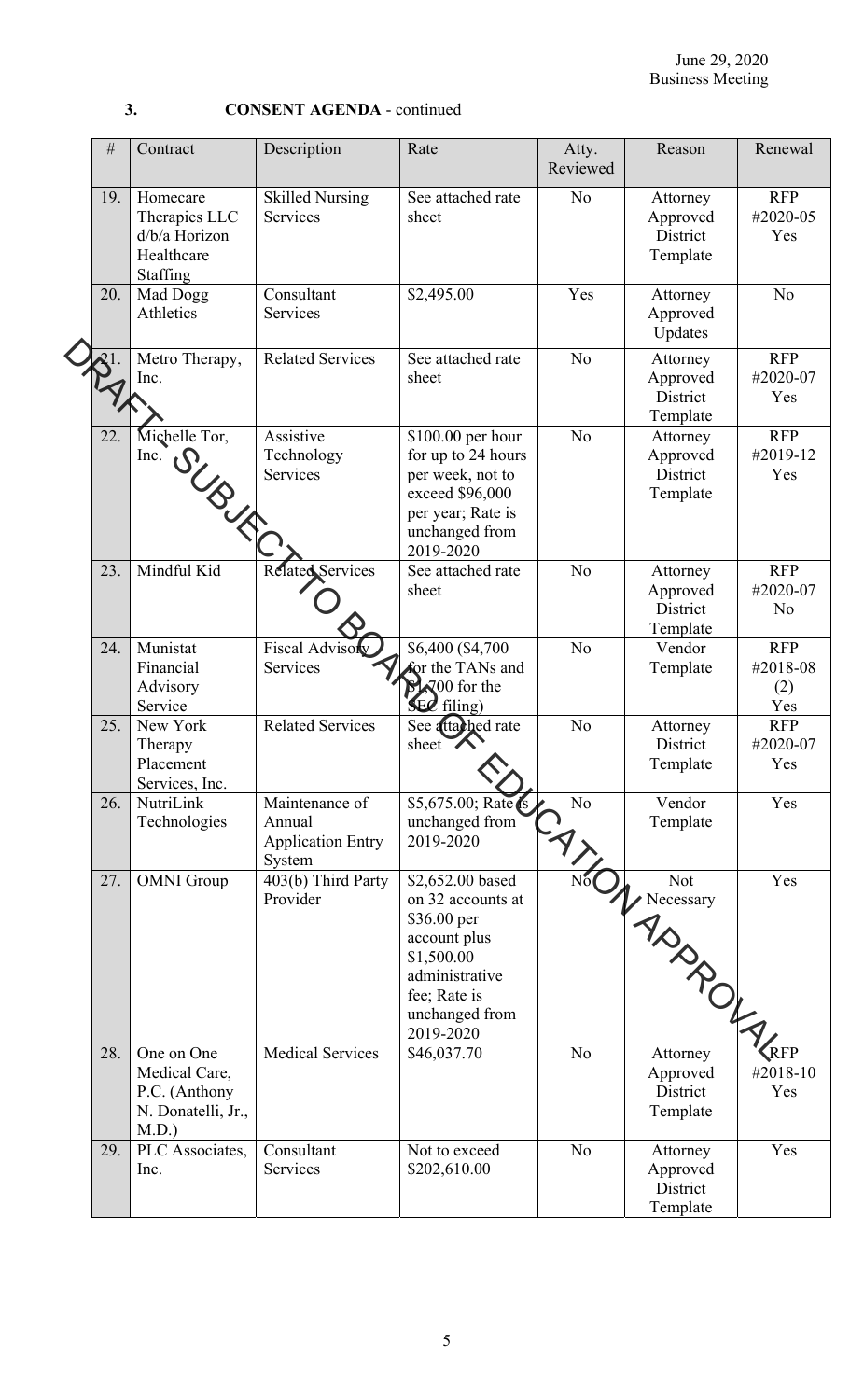| ٠<br>I            |        |
|-------------------|--------|
|                   |        |
| I<br>٠<br>۰.<br>× | $\sim$ |

**3. CONSENT AGENDA** - continued

| $\#$       | Contract                                                             | Description                          | Rate                                                                                                                                                                                                                                                                  | Atty.<br>Reviewed       | Reason                                       | Renewal                                  |
|------------|----------------------------------------------------------------------|--------------------------------------|-----------------------------------------------------------------------------------------------------------------------------------------------------------------------------------------------------------------------------------------------------------------------|-------------------------|----------------------------------------------|------------------------------------------|
| 30.<br>ORA | Profile Benefits<br>(Pupil Benefits)                                 | <b>Student Accident</b><br>Insurance | The pure rate per<br>student will be<br>\$20.15, based on<br>7,325 Pre-K-12<br>students. The<br>Adult Ed rate will<br>be \$5.00, based<br>on 751 students.<br>The premium for<br>the excess or<br>catastrophic<br>coverage will be a<br>flat premium of<br>\$9,540.00 | N <sub>o</sub>          | Not<br>Necessary                             | Yes                                      |
| 31.        | St. Challes<br>Hospitalend<br>Rehabilitation<br>Center               | <b>Athletic Trainer</b>              | \$46,350.00 for<br>2020-2021; Rate<br>is unchanged<br>from 2019-2020                                                                                                                                                                                                  | N <sub>o</sub>          | <b>Not</b><br>Necessary                      | Yes                                      |
| 32.        | Strategic<br>Inquiry<br>Consulting LLC<br>d/b/a Strategic<br>Inquiry | Consultant<br>Services               | Not to exceed<br>\$20,000.00                                                                                                                                                                                                                                          | N <sub>o</sub>          | Attorney<br>Approved<br>District<br>Template | Yes                                      |
| 33.        | Tender Age PT,<br>Inc.                                               | Related Serv                         | See attached rate<br>sheet                                                                                                                                                                                                                                            | No.                     | Attorney<br>Approved<br>District<br>Template | <b>RFP</b><br>#2020-07<br>N <sub>o</sub> |
| 34.        | Tri-State<br>REACH, Inc.                                             | Employee<br>Assistance<br>Program    | $00ne$ rer<br>emple<br>year<br>(Instructional and<br>Administrative<br>based on 600<br>employees) and<br>no cost per non-<br>instructional<br>employees. Rate<br>is unchanged<br>from 2019-2020                                                                       | N <sub>o</sub><br>CANDR | Vendor<br>Template                           | Yes                                      |
| 35         | Westbury UFSD                                                        | <b>Health Services</b>               | \$1,010.95 per<br>eligible pupil for<br>2019-2020; An<br>increase of<br>\$42.36 per<br>eligible pupil in<br>2018-2019                                                                                                                                                 | No.                     | Approved<br>Template                         | Yes                                      |

# J. Bid Awards

RESOLVED, that the Board of Education hereby approves the following Bid Awards:

- #2018-04 (2) Universal Pre-Kindergarten: SCOPE Education Services
- #2020-09 Uniforms Food Service Department: Hanover Uniform Company
- #2020-10 Security System Maintenance: J&K Alarm Systems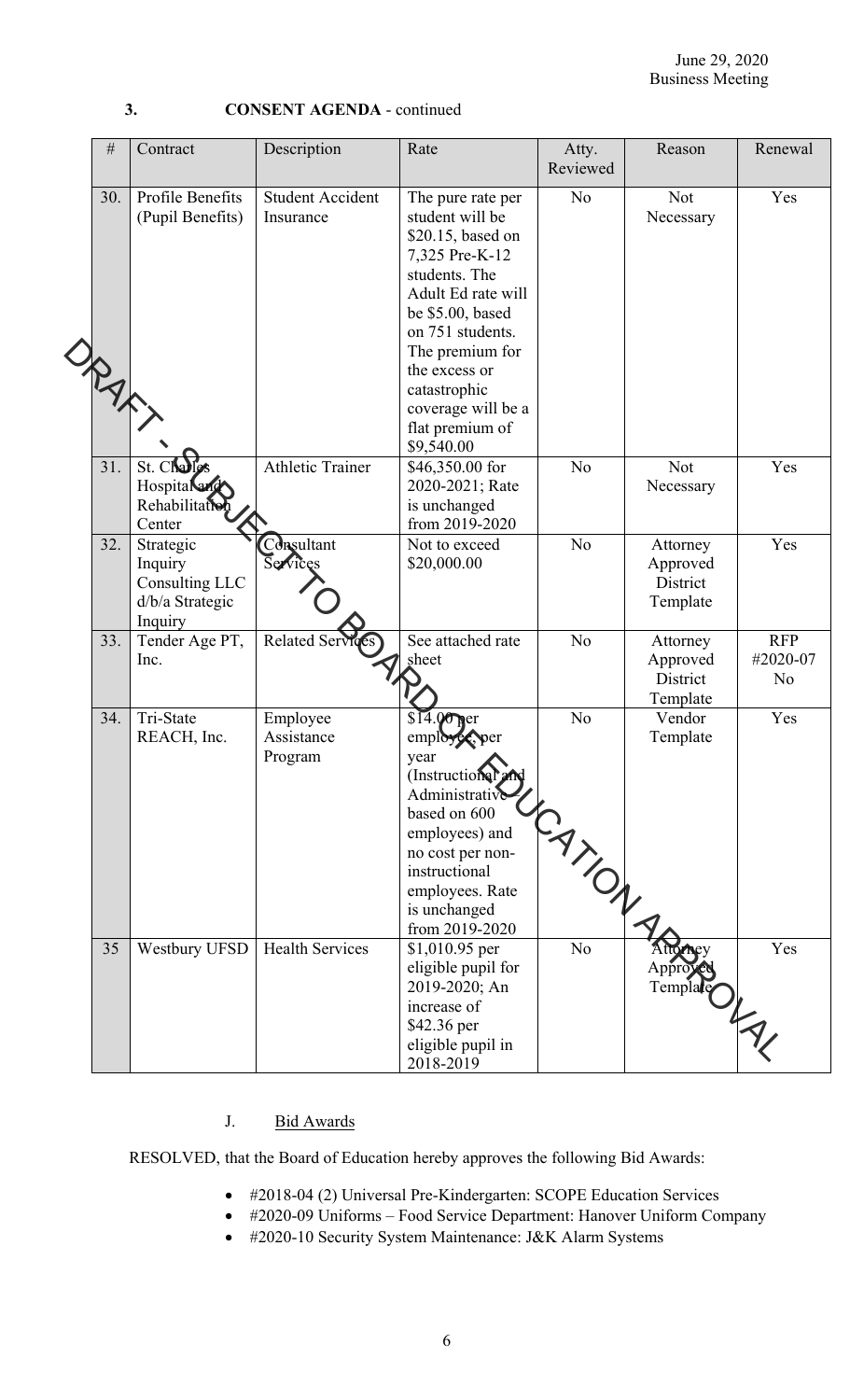#### K. Disposition of Obsolete Items

RESOLVED, that the Board of Education hereby authorizes disposition of the following obsolete items:

- Two Wolf Flow Convection Ovens, PM Tag #s 004194 and 001075 (located at Eagle Elementary Kitchen)
- Library Books (located at South Ocean MS Library)
- L. Acceptance of Donations

RESOLVED, that the Board of Education hereby accepts donations of:

- 24 one-gallon bottles of hand sanitizer produced by New York State for distribution to state agencies and provided to the District by Eastern Suffolk BOCES.
- \$100.00 from Teresa Baldinucci-Greenberg to Saxton Middle School 650 face shields, with an estimated value of more than \$3,000.00, from the Patchogue Lioness-Lions Club for ENL, Special Education, elementary, reading, and speech teachers as well as teachers in other areas where students would benefit from seeing the mouth of the instructor. **EXECUTE THE SURFACE CONFIDENT CONFIDENCE CONDUCE A** THE TOWER CONFIDENT AS SURFACE TO STATE ON THE SURFACE OF CONFIDENCE IN THE SURFACE OF CONFIDENCE CONFIDENCE CONFIDENCE CONFIDENCE CONFIDENCIAL SURFACE OF CONFIDENCIAL

M. Approval of Conferences

RESOLVED, that the Board of Education hereby approves attendance by the following staff member at the conference specified:

> **Colleen Vollaro – AP Summer Institute for AP Environmental Science – July 27** through July 30, 2020, Rockville Centre, NY, at a cost of \$830.00 to be paid for by the district.

- N. Approval of Continuance and Funding of an "Employee Benefit Accrued Liability Reserve" (EBALR)
- WHEREAS, section 6-p of the General Municipal Law authorizes a Board of Education to establish a reserve fund by resolution to be known as the Employee Benefit Accrued Liability Reserve Fund to be used for the purpose of paying any accrued employee benefits due to an employee upon termination of his/her employment; and
- WHEREAS, such benefits are sick leave, personal leave, vacation leave and other benefits earned by employees and payable upon termination that are not covered by another existing reserve fund;
- WHEREAS, the Patchogue-Medford Union Free School District Board of Education desires to continue the Employee Benefit Accrued Liability Reserve Fund for such purposes; and it is hereby
- RESOLVED, that the Patchogue-Medford Union Free School District Board of Education hereby authorizes to continue a fund known as the Employee Benefit Accrued Liability Reserve Fund (EBALR).
	- O. Approval of Continuance and Funding of the "Workers' Compensation Reserve Fund"
- WHEREAS, section 6-j of the General Municipal Law authorizes a Board of Education to establish a reserve fund by resolution to be known as the Workers Compensation Reserve Fund to be used for the purpose of paying compensation and benefits, medical, hospital, or other expenses authorized by Article 2 of the Workers' Compensation Law and to pay the expenses of administering a self-insurance program; and

7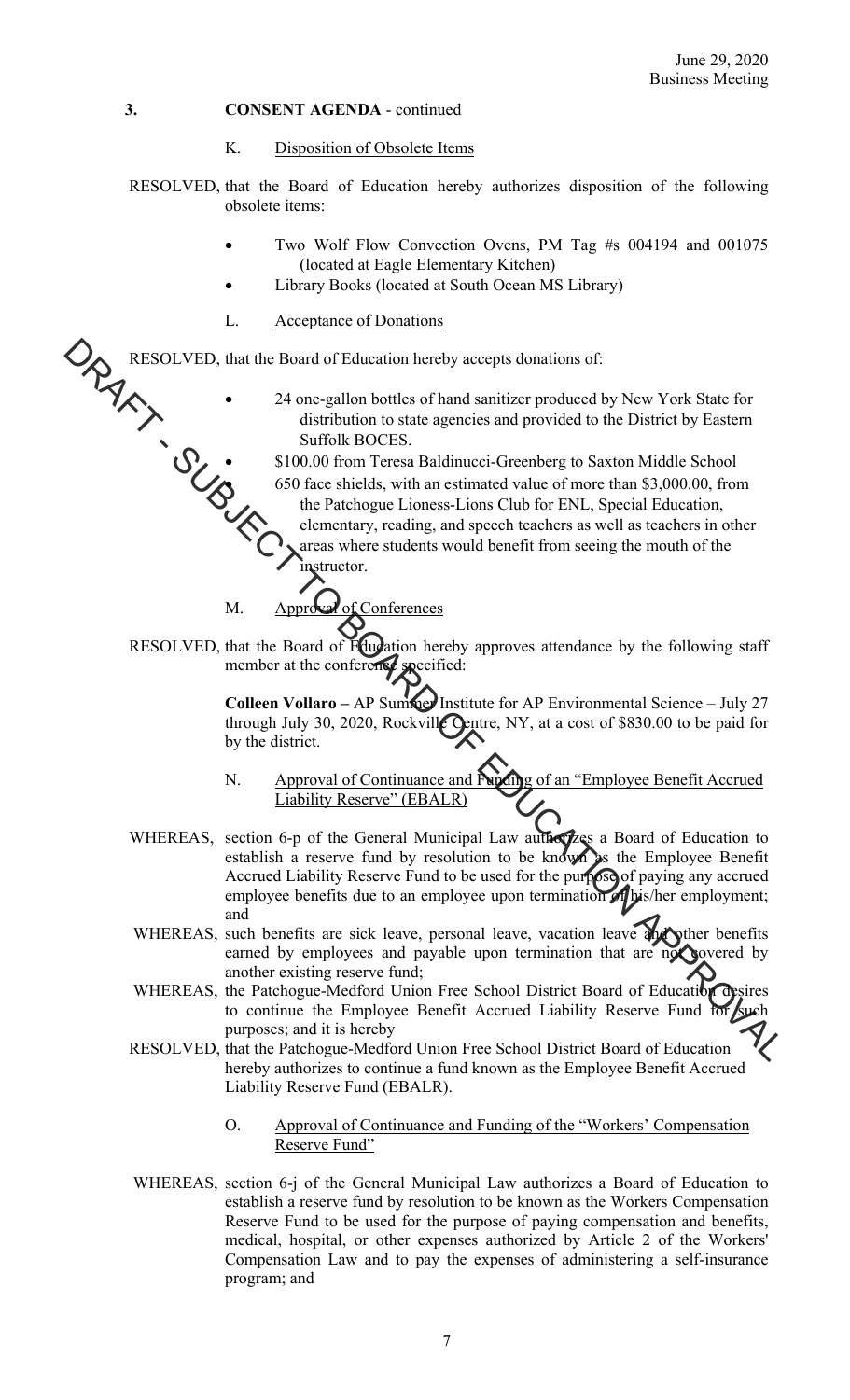- WHEREAS, the Patchogue-Medford Union Free School District Board of Education desires to continue the Workers' Compensation Reserve Fund for such purposes; and it is hereby
- RESOLVED, that the Patchogue-Medford Union Free School District Board of Education hereby authorizes to continue a fund known as the Workers' Compensation Reserve Fund, and authorizes to transfer an amount not to exceed \$250,000 from the available fund balance from the 2019-2020 school year to the Workers' Compensation Reserve Fund.
	- P. Approval of Continuance of "Unemployment Insurance Payment Reserve Fund"

WHEREAS, section 6-m of the General Municipal Law authorizes a Board of Education to establish a reserve fund by resolution to be known as the Unemployment Insurance Payment Reserve Fund to be used for the purpose of reimbursing the State Unemployment Insurance Fund for payments made to claimants where the District has elected to use the "benefit reimbursement" method; and

WHEREAS, the Patchogue-Medford Union Free School District Board of Education desires to continue the Unemployment Insurance Payment Reserve Fund for such purposes; and it is hereby<br>RESOLVED, that the Ratchogue-Medi

- RESOLVED, that the Ratchogue-Medford Union Free School District Board of Education hereby authorizes to continue a fund known as the Unemployment Insurance Payment Reserve Fund, and authorizes to transfer an amount not to exceed \$250,000 from the available fund balance from the 2019-2020 school year to the Unemployment Insurance Payment Reserve Fund.
	- Q. Approval of Continuance of "Insurance Reserve"
- WHEREAS, section 6-n of the General Municipal Law authorizes a Board of Education to establish a reserve fund by resolution to be known as the Insurance Reserve Fund to be used for the purpose of paying liability, casualty and any other types of losses, except losses incurred for which the following types of insurance may be purchased: life, accident, health, annuities, fidelity and surety, credit, title residential value and mortgage guarantee; Proposition of Continuance of "Criemptoyment Instance Payment Reserves<br>
MITTREAS, section 6-m of the General Municipal Law authorizes a Board of Falucistion to<br>
shake the Keeper lind by resolution to be known as the Chempt
	- WHEREAS, the Patchogue-Medford Union Free School District Board of Education desires to continue the Insurance Reserve Fund for such purposes; and it is hereby
	- RESOLVED, that the Patchogue-Medford Union Free School District Board of Education hereby authorizes to continue a fund known as the Insurance Reserve Fund.
		- R. Approval of Continuance and Funding of a "Retirement Contribution Reserve Fund
	- WHEREAS, section 6-r of the General Municipal Law authorizes a Board of Education to establish a reserve fund by resolution to be known as the **Retirement** Contribution Reserve Fund (Employees Retirement System) to be used for the purpose of financing retirement contributions to the New York State and Local Employees' Retirement System; and
	- WHEREAS, the Patchogue-Medford Union Free School District Board of Education desires to continue the Retirement Contribution Reserve Fund for such purposes; and it is hereby
	- RESOLVED, that the Patchogue-Medford Union Free School District Board of Education hereby authorizes to continue a fund known as the Retirement Contribution Reserve Fund (Employees Retirement System), and authorizes to transfer an amount not to exceed \$750,000 from the available fund balance from the 2019- 2020 school year to the Retirement Contribution Reserve Fund (Employees Retirement System).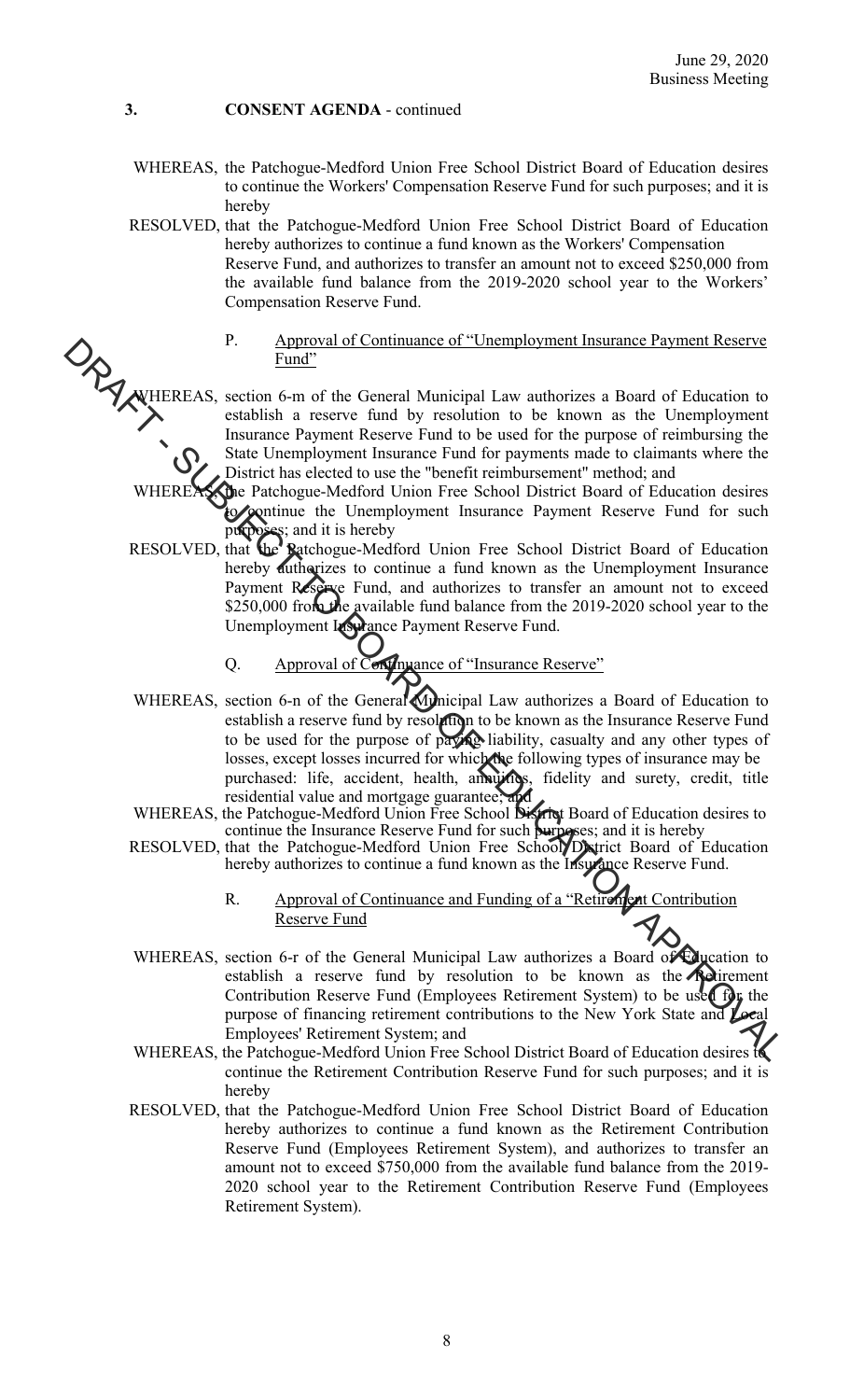- S. Continuation and Funding of the Retirement Contribution Reserve Sub-Fund
- WHEREAS, on May 20, 2019, the Board of Education of the Patchogue-Medford Union Free School District by resolution established a Retirement Contribution Reserve Fund Sub-Fund known as the RETIREMENT CONTRIBUTION RESERVE FUND SUB-FUND pursuant to Section 6-r of the General Municipal Law; and
- WHEREAS, the Patchogue-Medford Union Free School District Board of Education desires to continue the Retirement Contribution Reserve Sub-Fund for such purposes; and it is hereby
- RESOLVED, that the Patchogue-Medford Union Free School District Board of Education hereby authorizes to continue a fund known as the Retirement Contribution Reserve Sub-Fund, and authorizes to transfer an amount not to exceed \$750,000 from the available fund balance from the 2019-2020 school year to the Retirement Contribution Reserve Sub-Fund.

| ORAX,        |    | hereby authorizes to continue a fund known as the Retirement Contribution<br>Reserve Sub-Fund, and authorizes to transfer an amount not to exceed \$750,000<br>from the available fund balance from the 2019-2020 school year to the Retirement<br>Contribution Reserve Sub-Fund. |                                                                                                               |  |  |
|--------------|----|-----------------------------------------------------------------------------------------------------------------------------------------------------------------------------------------------------------------------------------------------------------------------------------|---------------------------------------------------------------------------------------------------------------|--|--|
|              | T. | <b>Policy Adoption</b>                                                                                                                                                                                                                                                            |                                                                                                               |  |  |
| <b>RESOI</b> |    | Ser a first reading:                                                                                                                                                                                                                                                              | ED, that the Board of Education adopts the following policies which were circulated                           |  |  |
|              |    |                                                                                                                                                                                                                                                                                   | <b>Secure Data Destruction Policy</b>                                                                         |  |  |
|              |    |                                                                                                                                                                                                                                                                                   | Technology Security for Personal, Private and                                                                 |  |  |
|              |    |                                                                                                                                                                                                                                                                                   | Sensitive Information                                                                                         |  |  |
|              |    | 380                                                                                                                                                                                                                                                                               | Parents' Bill of Rights                                                                                       |  |  |
|              |    | 3803                                                                                                                                                                                                                                                                              | <b>Computer Password Policy</b>                                                                               |  |  |
|              |    | 4410                                                                                                                                                                                                                                                                              | Computer Network and Internet Acceptable Use                                                                  |  |  |
|              |    |                                                                                                                                                                                                                                                                                   | Policy - For Employees and Volunteers                                                                         |  |  |
|              |    | 4411                                                                                                                                                                                                                                                                              | Remote Access to Computer Network                                                                             |  |  |
|              |    | 4412                                                                                                                                                                                                                                                                              | <b>Information Security Breach and Notification</b>                                                           |  |  |
|              |    | 4412-R                                                                                                                                                                                                                                                                            | Information Security Breach and Notification -<br>Regulation                                                  |  |  |
|              |    | 4430                                                                                                                                                                                                                                                                              | Social Networking Sites                                                                                       |  |  |
|              |    | 5125                                                                                                                                                                                                                                                                              | Availability of Student Records in Accordance<br>with the Fanny Educational Rights and Privacy<br>Act of 1974 |  |  |
|              |    | 5125.1                                                                                                                                                                                                                                                                            | Notification to be Provided to All Families<br>Annually and Upon Registration in the District                 |  |  |
|              |    | 5125.2                                                                                                                                                                                                                                                                            | Family Education Rights & Privacy Act Student                                                                 |  |  |
|              |    |                                                                                                                                                                                                                                                                                   | Record Release Form                                                                                           |  |  |
|              |    | 6147                                                                                                                                                                                                                                                                              | Computer Network and Internet Acceptable Use                                                                  |  |  |
|              |    |                                                                                                                                                                                                                                                                                   | Policy - For Students                                                                                         |  |  |
|              |    | 6147-R                                                                                                                                                                                                                                                                            | Computer Network and Internet Acceptable Use                                                                  |  |  |
|              |    |                                                                                                                                                                                                                                                                                   | Policy - Regulations                                                                                          |  |  |
|              |    |                                                                                                                                                                                                                                                                                   |                                                                                                               |  |  |
|              | U. |                                                                                                                                                                                                                                                                                   | Approval of Attendance at New York State School Boards Association                                            |  |  |
|              |    | <b>Annual Convention</b>                                                                                                                                                                                                                                                          |                                                                                                               |  |  |
|              |    |                                                                                                                                                                                                                                                                                   |                                                                                                               |  |  |

- U. Approval of Attendance at New York State School Boards Association Annual Convention
- RESOLVED, that the Board of Education hereby approves that attendance of Board of Education members Diana Andrade, Teresa Baldinucci-Greenberg, Thomas Donofrio, Kelli Anne Jennings, Anthony O'Brien, Marc Negrin and Bernadette Smith, Superintendent of Schools Donna Jones and District Clerk Dennis Logan at the New York State School Boards Annual Convention to be held on October 29 through October 31, 2020 at the New York Hilton in NY, New York including lodging and meal expenses, and be it further,
- RESOLVED, that all are authorized to attend either the Pre-Convention Law Conference or the Pre-Convention Communications Conference as well with a total cost to the district not-to-exceed \$2,300.00 per person.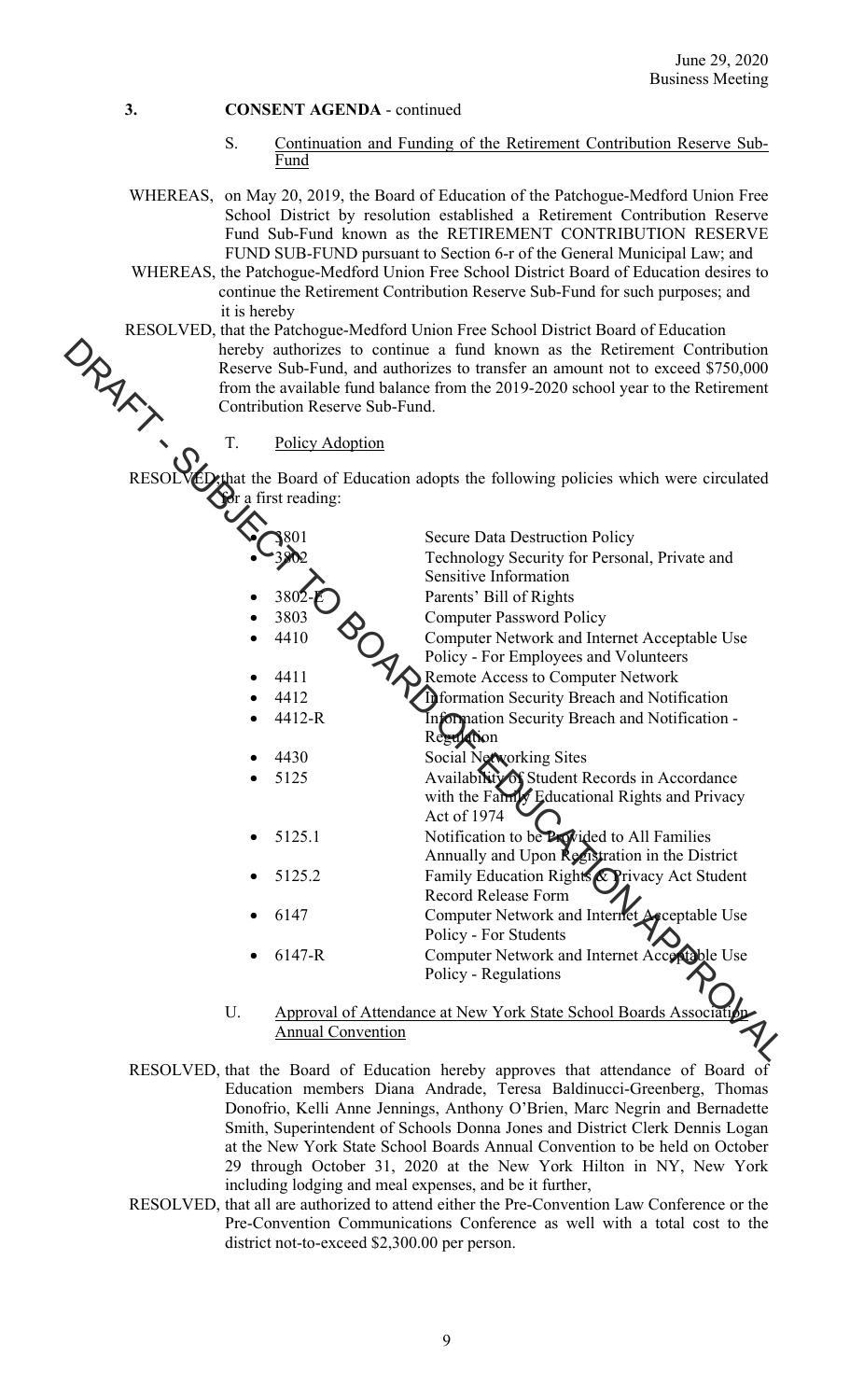V. Authorization to Destroy Cast Ballots from the 2019 Annual Budget Vote and Election

WHEREAS, on May 21, 2019, the Patchogue-Medford Union Free School District conducted its annual Budget Vote and Election; and

- WHEREAS, the District Clerk is currently in possession of all cast ballots resulting from said annual Budget Vote and Election; and
- WHEREAS, the Record Retention and Disposition Schedule ED-1 provides for the destruction of such ballots after one (1) year from the date of the Budget Vote and Election; and
- WHEREAS, at least one (1) year has passed from the date of the Annual Budget Vote and Election held on May 21, 2019 and no proceedings have been commenced with regard to such Annual Budget Vote and Election; now, therefore be it,
- RESOLVED, that the Board of Education hereby orders the destruction of all cast ballots from the May 21, 2019 Annual Budget Vote and Election.

W. Authorization to Destroy Unused, Defective, Void and/or Spoiled Ballots from the 2019 Annual Budget Vote and Election

WHEREAS, on May 21, 2019, the Patchogue-Medford Union Free School District conducted annual Budget Vote and Election; and

- WHEREAS, the District Clerk is currently in possession of all unused, defective, void, and/or spoiled ballots resulting from said annual Budget Vote and Election; and
- WHEREAS, the Record Retention and Disposition Schedule ED-1 provides for the destruction of such ballots after six (6) months from the date of the Budget Vote and Election; and
- WHEREAS, at least six (6) months have passed from the date of the Annual Budget Vote and Election held on May  $2\sqrt{2}$ ,  $2019$  and no proceedings have been commenced with regard to such Annual Budget Vote and Election; now, therefore be it,
- RESOLVED, that the Board of Education hereby orders the destruction of all unused, defective, void, and/or spoiled ballots from the May 21, 2019 Annual Budget Vote and Election.
- RESOLVED, that in addition to performing the duties of School Business Administrator, Francis Mazzie shall also perform additional duties as assigned by the Interim Superintendent of Schools in connection with the operation and supervision of the Business Office for the 2019-2020 school year for an additional sum of \$22,700 pro-rata, unless this additional assignment is terminated earlier at any time for any reason by the Board of Education. WHEKEAS. altest on 11) year has passed from the date of the Amail Diagonal Cost<br>
FRection held on May 21, 2019 and no proceedings have been commenced with<br>
RESOLVED, that the Board of Education hereby orders the destincti

**A roll-call vote was taken on the Consent Agenda (Items A through W above)** 

**Diana Andrade – Yes Marc Negrin - Yes 2013**<br> **1999** Diana Andrade – Yes Marc Negrin - Yes Teresa Baldinucci-Greenberg – Yes Bernadette Smith - Yes Anthony O'Brien – Yes Thomas Donofrio - Yes **Anthony O'Brien – Yes Kelli Anne Jennings - Yes** 

 **The Consent Agenda was approved.** 

# **END OF CONSENT AGENDA**

### **4. SUPERINTENDENT'S REPORT**

Dr. Jones discussed her recent activities in the district and upcoming events.